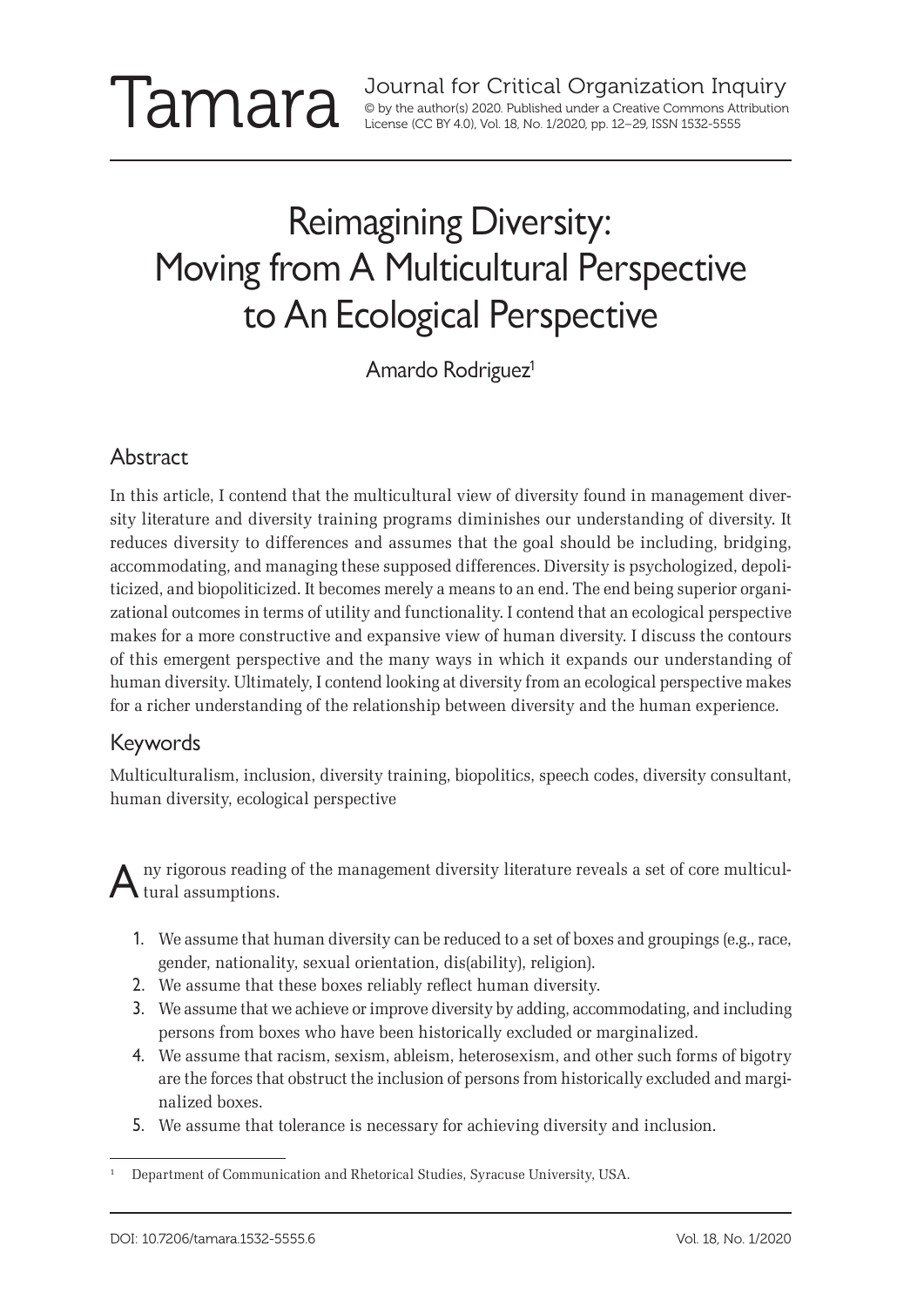- 6. We assume that institutions and organizations can achieve diversity and inclusion by allocating enough resources to the mission, being willing to end discriminatory practices and arrangements, and creating brand new positions, processes, and systems that support diversity and inclusion.
- 7. Finally, we assume that a vast bureaucracy is necessary to successfully manage diversity and achieve inclusion. This bureaucracy usually includes a Chief Diversity Officer, an Office of Equal Opportunity, Inclusion and Resolution Services, courses, workshops, regulations, and committees, such as a Council on Diversity and Inclusion.

We find these multicultural assumptions in a set of highly publicized measures that Syracuse University took between 2018 and 2019 to promote diversity and inclusion. The university, like any other in the US facing the rise of trigger warnings, safe spaces, speech codes, and microaggressions, promised to,

- 1. Devote more resources to attracting and retaining persons from historically excluded and marginalized groups.
- 2. Allocate more resources to support diversity and inclusion initiatives so as to make the university safer for persons from diverse backgrounds.
- 3. Create a new bias response and education administrative position within the Office of the Dean of Students that will be responsible for managing and expanding the STOP Bias program, conducting training, and contributing to campus-wide diversity and inclusion efforts.
- 4. Mandate more diversity training with sessions on valuing variety, building a culture of inclusion and diversity, identifying obstacles and overcoming problems in communications when cultural understandings vary, and setting individual examples that model diversity and inclusion.
- 5. Create new diversity and inclusion administrative departments (Office of Inclusive Excellence) and positions (Assistant Dean for Inclusive Excellence) in every school across the university to monitor and implement diversity and inclusion policy.
- 6. Increase the number of course offerings that promote diversity and inclusion.
- 7. Create a new administrative position (Chief Diversity Officer) that will report directly to the Chancellor and play a vital role in identifying and proposing solutions to make Syracuse University a more diverse and inclusive place for students, faculty, staff, and visitors.
- 8. Hire an outside diversity consultant to advise senior administrators and conduct training across the university.
- 9. Require an expanded section on every syllabus that addresses diversity and inclusion.
- 10. Institute Indigenous Peoples Day as a campus initiative to honor indigenous history and culture on the second Monday of October.
- 11. Create a shared reading and discussion experience with small groups of new students focused on topics including identity, inclusion, and belonging.
- 12. Appoint a new Provost Faculty Fellow who will implement a professional development program to assist faculty in fostering a more culturally inclusive classroom.
- 13. Appoint a new Graduate Dean Faculty Fellow for Diversity and Inclusion who will be responsible for promoting the Graduate School's diversity and inclusion goals.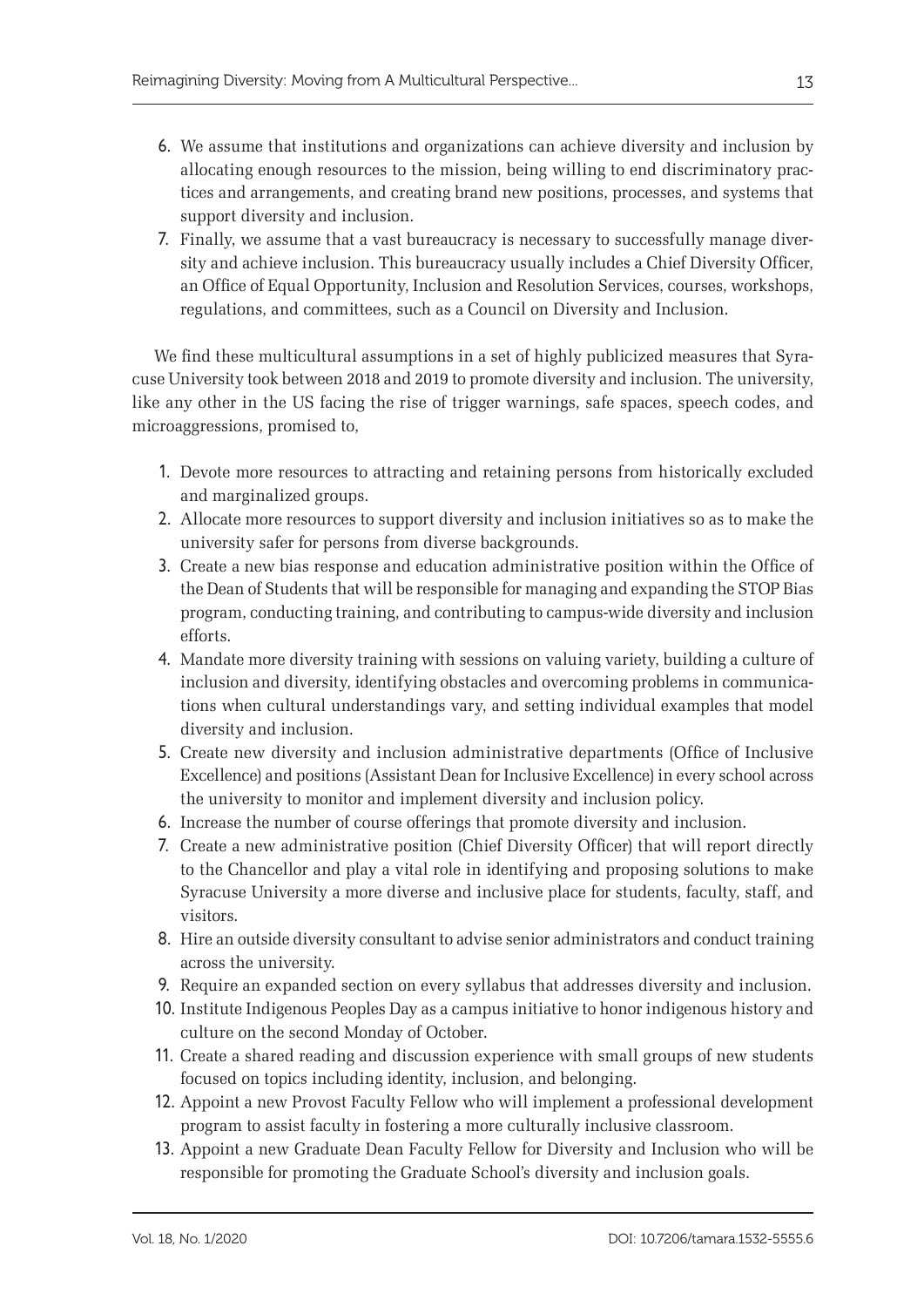- 14. Develop a Strategic Inclusive Excellence Program that uses dialogic practices to develop inclusive excellence leadership skills.
- 15. Create a new Inclusive Excellence Council in the College of Engineering and Computer Science.
- 16. Create a new mandatory diversity and inclusion course for all undergraduates, beginning Fall 2019, and
- 17. Create new Inclusive Teaching Workshops for faculty to improve self-awareness, detect and respond to unconscious bias, and become more adept at creating diverse and inclusive classrooms, labs, studios, and field experiences. According to Martha Diede, director of the University's new Center for Teaching and Learning Excellence, "these workshops are the beginning of a concerted effort on the part of the University community to become more inclusive. As inclusion professionals will tell you – the work of inclusion is never fully completed" (Boll, 2018)

The consultant that Syracuse University hired was Damon A. Williams, the leader of the National Inclusive Excellence Leadership Academy and "a national expert on diversity and inclusion." Williams supposedly has worked with over 1,000 colleges and universities and is described as a "visionary and inspirational leader." He recently launched "The Inclusive Excellence Tour" that offers "a chance to strengthen your organization's diversity commitment by engaging your entire community in a conversation about diversity, equity, inclusion, and change with Dr. Damon A. Williams." The tour includes a "working session ... that is specifically designed to motivate and empower chief, senior, and campus diversity officers, diversity groups, … multicultural marketing officers, and diversity and inclusion champions across all roles and levels of the community." It also includes an "executive coaching session … that is uniquely designed to help your CEO or president hack the diversity, equity, and inclusion challenges impeding progress in your organization," and a "private book signing with the author [Williams] of the only diversity and inclusion strategy books endorsed by the presidents of the American Educational Research Association (AERA), American Council of Education (ACE), Association of Americans Colleges and Universities (AACU), National Association of Student Administrators (NASPA), National Collegiate Athletics Association (NCAA), and the National Association of College and University Business Officers (NACUBO)" (The Inclusive Excellence Tour, 2019). Damon Williams came on the heels of another prominent "diversity and inclusion specialist," Kathy Obear, who Syracuse University hired to host "a three-day retreat focused on diversity and inclusion" for the Chancellor, vice-chancellors, and other university leaders. Out of the retreat, a workgroup was created to "develop solutions on how to further create a more diverse and inclusive climate" (Romano, 2015).

The kinds of multicultural initiatives that Syracuse University took between 2018–2019 are no different to what other organizations and institutions have long been doing in the United States. However, these multicultural initiatives reflect a set of fundamental problems.

1. **The Conceptual Problem**. What exactly are the origins, limits, and contours of culture? According Don Mitchell (1995), past Director of the Geography Department at Syracuse University, there is simply no such thing as culture. Indeed, analysts and anthropologists are yet to come to any kind of agreement on what exactly is culture. Also, where exactly do cultures begin and end, especially when cultures break down into tribes, clans,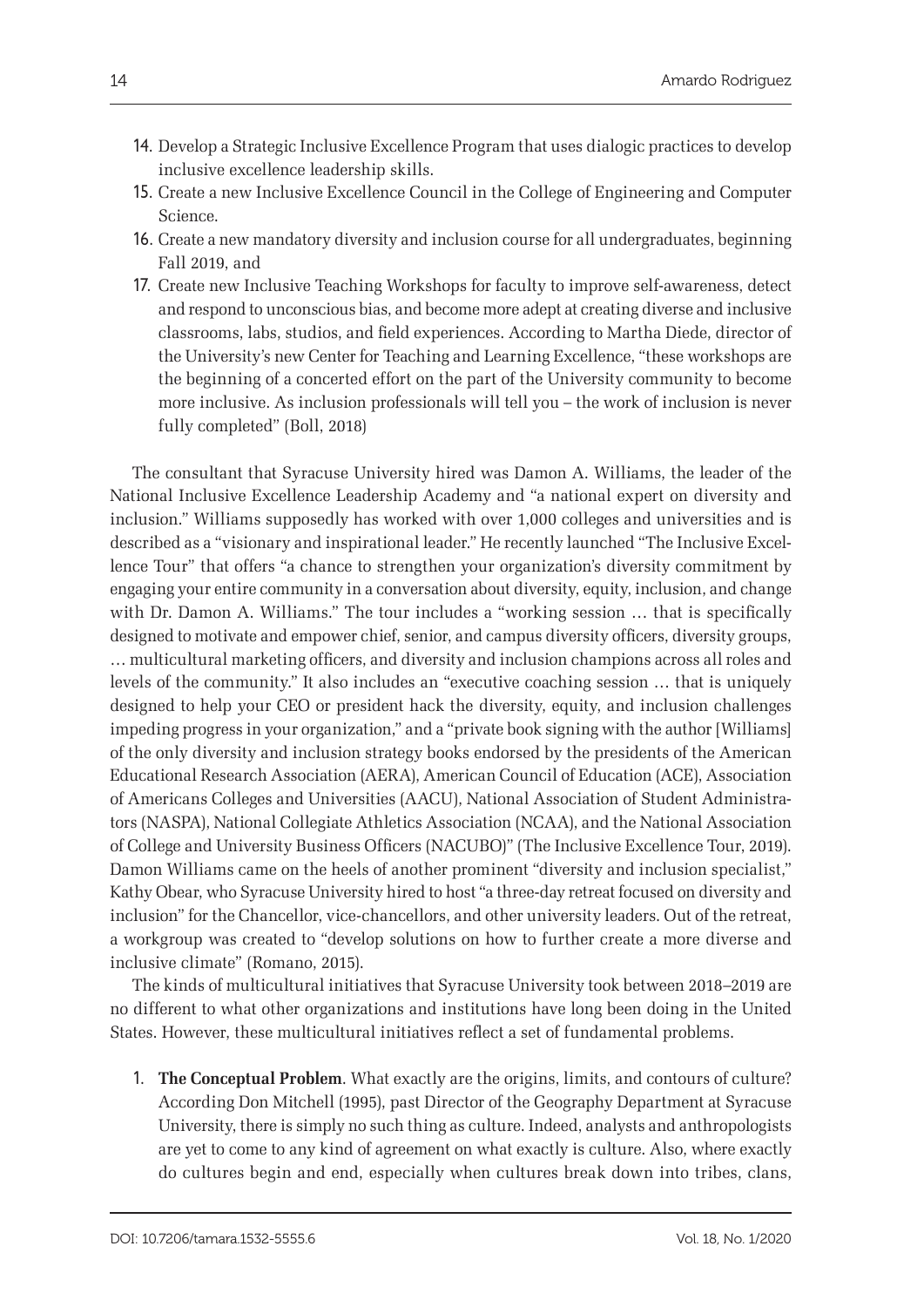regions, religions, traditions, races (bloodlines), and social classes? Moreover, what groupings should matter in defining and grouping a person, and who gets to decide who gets entry to those groupings? (E.g., Orthodox Jews refusing to view Reform Jews as Jews, and prominent African Americans refusing to view Barack Obama as the first African American President.)

- 2. **The Ethical Problem**. Multiculturalism begins on the premise that our racial and cultural differences must be respected, included, and even celebrated. But what of the racism, tribalism, sexism, and heterosexism within various minority groups that now demand inclusion? Simply put, should all racial and cultural differences be respected, included, and celebrated? Who gets to decide, and upon what moral authority, which racial and cultural differences should be valued, included, and celebrated?
- 3. **The Ontological Problem**. The groupings that form the foundation of multiculturalism are of our own making, for our own purposes. According to Mukhopadhyay, Rosemary, and Moses (2014), authors of *How Real is Race? A Sourcebook on Race, Culture, and Biology,*  "in a biological sense, there are no such things as races. Contemporary humans are, and have always been, one species, with roots in Africa. There are no subspecies of humans" (p. Xvi). What then to make of multiculturism's insistence on valuing race as a reliable marker of human diversity? In other words, if race as a notion was born to justify oppression, which most analysts now acknowledge it was, could it now function as a tool of liberation? If so, what to make of Audre Lorde's claim that the tools that make for liberation must be different from those that make for oppression? Put differently, if liberation requires the ending of race, and other such "tools that build the house of the master," what becomes the value of movements like multiculturalism that insist on preserving and even elevating race?
- 4. **The Definitional Problem**. Multiculturalism operates on a definition of diversity that begins and ends with a certain number of boxes. Diversity is supposedly about race, ethnicity, nationality, gender, sexual orientation, and dis(ability). But what of our different modalities, different rationalities, different sensibilities, different geographies, different epistemologies, different cosmologies, different spiritualities, and different histories? Why should these differences matter less in defining and appreciating our diversity? How did multiculturalism acquire the power to dictate what differences should matter, and what differences should be valued? For Appiah (2018), the endless delusions and distortions found in multiculturalism's definition of diversity laden our identities and diversities with many falsehoods.
- 5. **The Political Problem**. Multiculturalism values racial and cultural differences. There is no valuing of moral and epistemological differences, such as those that made for Martin Luther King's, Jr., opposition to the Vietnam war, which had broad support in the Black community. Why must we continue to uphold a perspective of diversity where our racial and cultural differences have no obligation to be morally and epistemologically different? Case in point, Michael Eric Dyson (2016) claims that the first Black President of the US was practically of no use to Black people. What then becomes the valuing of race and culture when neither promises to disrupt anything in any profound way? In short, why in any diversity equation should our moral and epistemological differences matter less than our racial and cultural differences? If our racial and cultural differences are in no way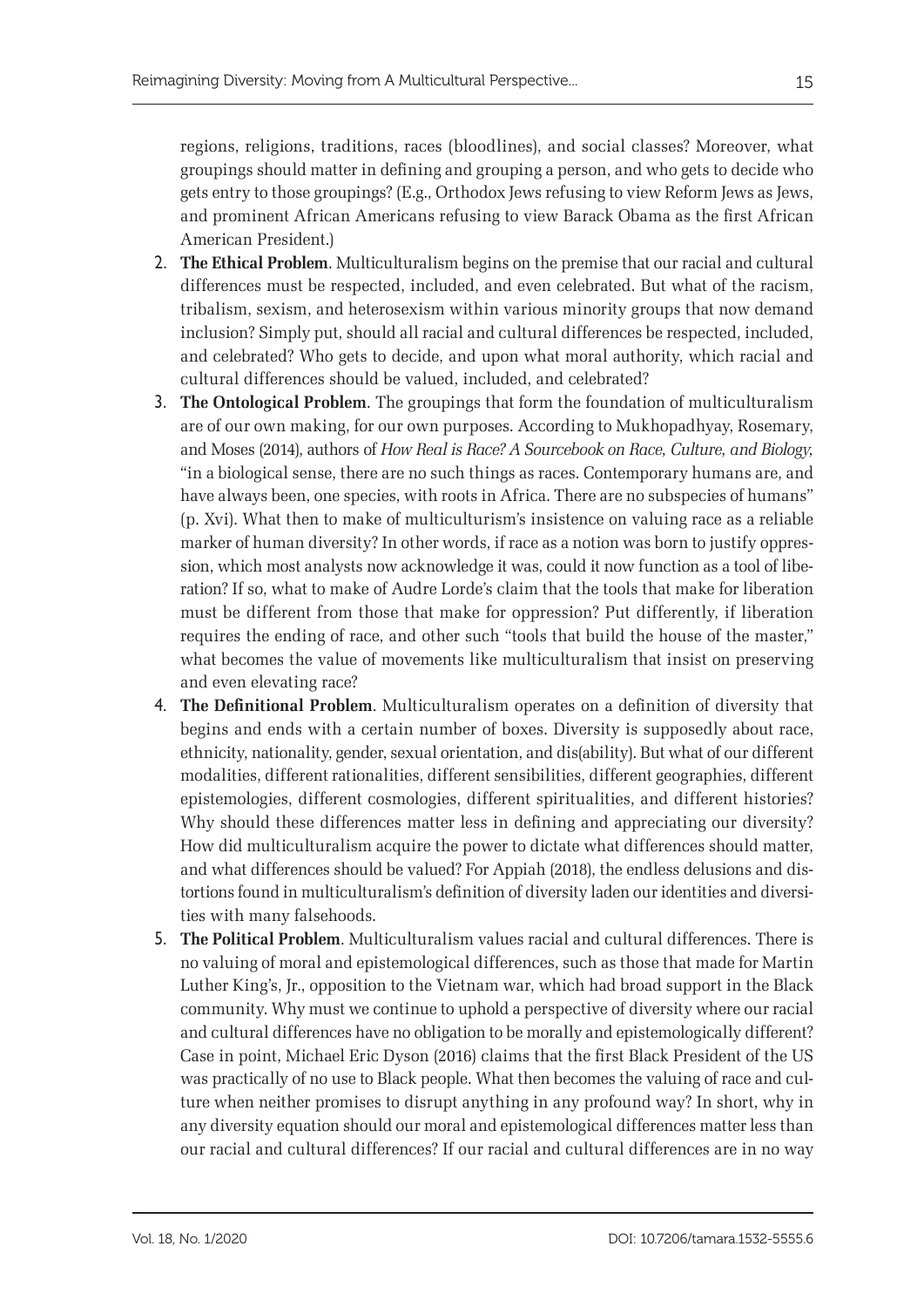morally and epistemologically different from those of the dominant groups, what then becomes the value for fighting for the inclusion of these differences?

- 6. **The Practical Problem**. Multiculturalism values and promotes tolerance. It claims that toleration rather than assimilation stretches our humanity. It supposedly makes us better human beings. Yet toleration is laden with all kinds of contradictions. Even vociferous proponents of toleration like Stanley Fish explicitly admit as much. Whose beliefs and values, after all, should we use to end practices that other groups consider appropriate? Yet any violation of the beliefs and values of other peoples is a violation of toleration. Toleration assumes that human beings have a proclivity for chaos. As such, toleration needs rules, laws, and structures, those things that are supposedly necessary to save us from chaos. Toleration even heightens our dependency on such mechanisms. We supposedly have no natural capacity to coexist peacefully with our diversity. If there is going to be order, then toleration is supposedly necessary. We must all agree, regardless of our supposed differences, to abide by the same rules, the same laws, the same structures. There shall be no diversity without commonality. In the end, toleration sustains a view of human beings that undermines any hope in our ability to create new worlds. In doing this, toleration protects the status quo by encouraging us to accept a view of the human condition that diminishes our moral imagination.
- 7. **The Methodological Problem**. Multiculturalism promotes a set of notions (e.g. safe spaces, trigger warnings, microaggressions) that have no foundation in science. For example, in a comprehensive study of different scholarly literature in psychology, Scott O. Lillienfeld (2017), a Professor of Psychology at Emory University, found negligible support for any of the core assumptions that supposedly make microaggression a meaningful psychological construct. Consequently, Lillienfeld calls for an abandoning of the label microaggression and a moratorium on microaggression training until scholarship emerges that supports the notion. For Lillienfeld, the methodological problem deals with intention, interpretation, and reaction as what constitutes a microaggression is in the eye of the beholder. Indeed, human diversity means that all human beings interpret things differently. What one person may view as a microaggression (e.g., "You speak so eloquently.") another can view as a compliment. As Lillienfeld (2017) explains,

it is unclear whether any verbal or nonverbal action that a certain proportion of minority individuals perceive as upsetting or offensive would constitute a microaggression. Nor is it apparent what level of agreement among minority group members would be needed to regard a given act as a microaggression. As a consequence, one is left to wonder which actions might fall under the capacious microaggression umbrella (p. 143).

#### For instance,

Would a discussion of race differences in personality, intelligence, or mental illness in an undergraduate psychology course count? Or a dinner-table conversation regarding the societal pros and cons of affirmative action? What about news coverage of higher crime rates among certain minority populations than among majority populations? It is likely that some of these admittedly uncomfortable topics would elicit pronounced negative emotional reactions among at least some minority group members (p. 143).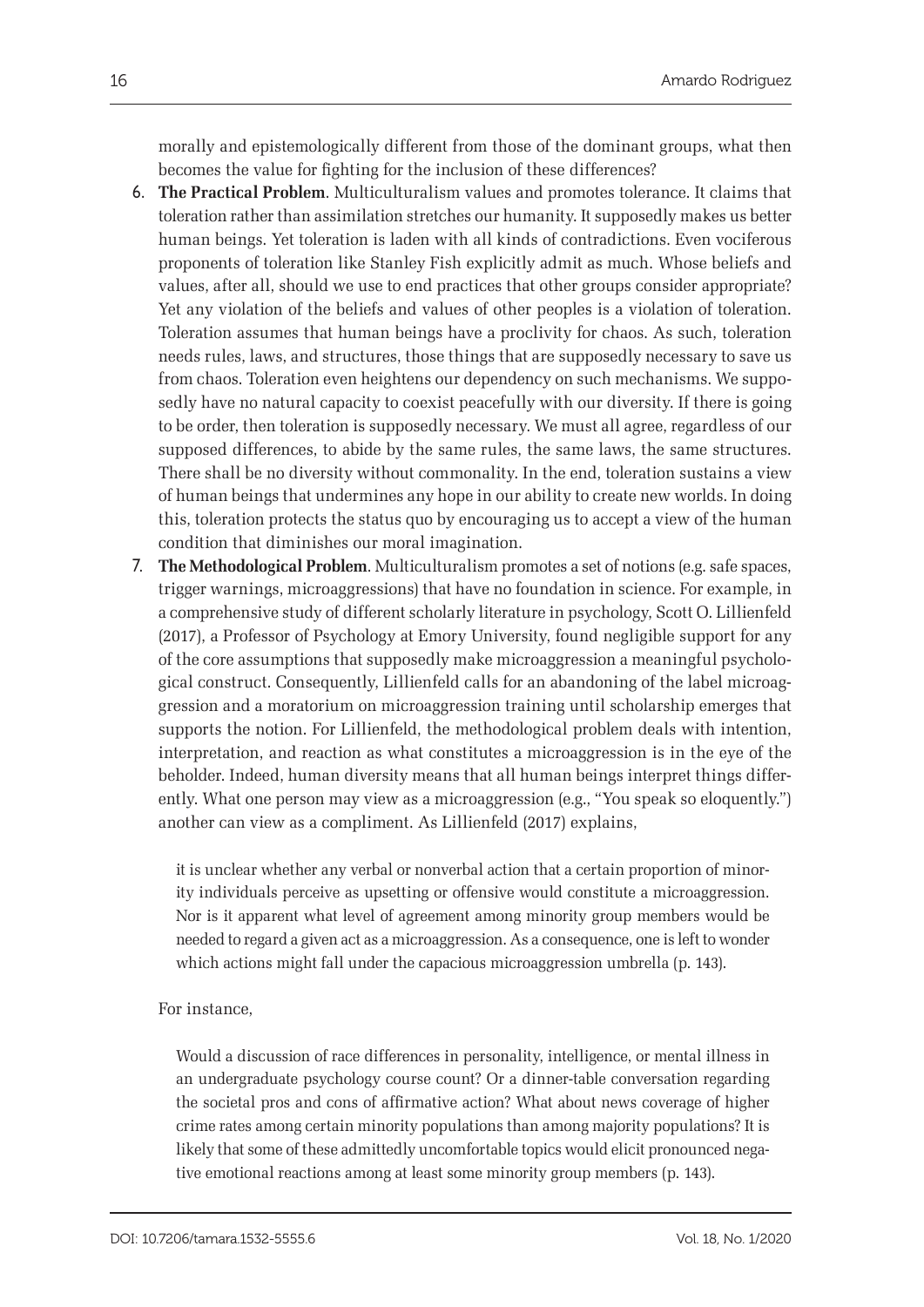In short, multiculturalism exaggerates the power of language and symbols. No proponent of "hate speech" proscriptions is yet to give a rigorous account of how "hate speech" *actually* causes harm. We are merely to assume that because language has power, hateful language has the power to do hateful things. But no language has such power. We give language power, or, as choice theory reveals, chose to give language power.

8. **The Empirical Problem**. Multiculturism assumes that meaning resides in words and symbols. Banishing and banning certain words and symbols are supposedly necessary to stop various meanings from circulating and causing harm to minority peoples. We are to assume that because certain words and symbols are inherently "hateful" and "harmful," such words and symbols incite hate and cause harm. Thus, such words should be banned. However, meaning resides within us rather in words and symbols. As Lee Thayer (2011) reminds us, "Words do not contain or convey meaning. To the contrary, humans impose meanings on words" (p. 104). For Virginia P. Richmond and James C. McCroskey (2009),

The idea that meanings are in words is perhaps the most common misconception about communication…. No word has any meaning apart from the person using it. No two people share precisely the same meanings for all words. *Meanings are in people, not words*. Therefore, we must realize that what we say to others … might not convey the meaning we intend (p. 17).

That religious scriptures lend for different and conflicting interpretations validates this point. Any fostering of a fear of language through the threat of sanction and retribution impedes the rise of new meanings and interpretations and, consequently, the rise of new ways of perceiving and understanding things. To believe that meaning is in words diminishes human diversity. Indeed, nearly every prophet was accused and persecuted for saying things that were generally assumed and judged to be offensive and derogatory. In this way, multiculturalism puts us on the wrong side of history by assuming that meaning can reliably be found in words and symbols.

9. **The Existential Problem**. Multiculturalism cultivates the belief that diversity problems require institutional solutions. However, an institutional approach to dealing with human problems conflicts with many important teachings found throughout the world. In Buddhism, *The First Noble Truth* is that "There is suffering." To live is to suffer. The challenge is to avoid as much unnecessary suffering as possible and deal constructively with any that remains. However, nearly all our suffering is of our own making. As Yongey Mingyur Rinpoche (2009), a prominent Tibetan Buddhist master, notes in *Joyful Wisdom: Embracing Change and Finding Freedom*, "Our normal tendency is to assign the cause of suffering to circumstances or conditions …. however, the cause of suffering lies not events or circumstances, but in the way we perceive and interpret our experiences as it unfolds" (pp. 63–64). We make our own suffering by viewing ourselves at the center of everything and thereby demanding that everything conforms to our wants, desires, aspirations, needs, and expectations. However, in order to avoid suffering, removing ourselves from our perspectives is necessary. In other words, removing our narcissism becomes an important spiritual exercise. We must develop a perspective of things that in no way begins with us being at the center of everything. What certain words and phrases mean to us is nothing but a creature of our own perspective of things. The same words and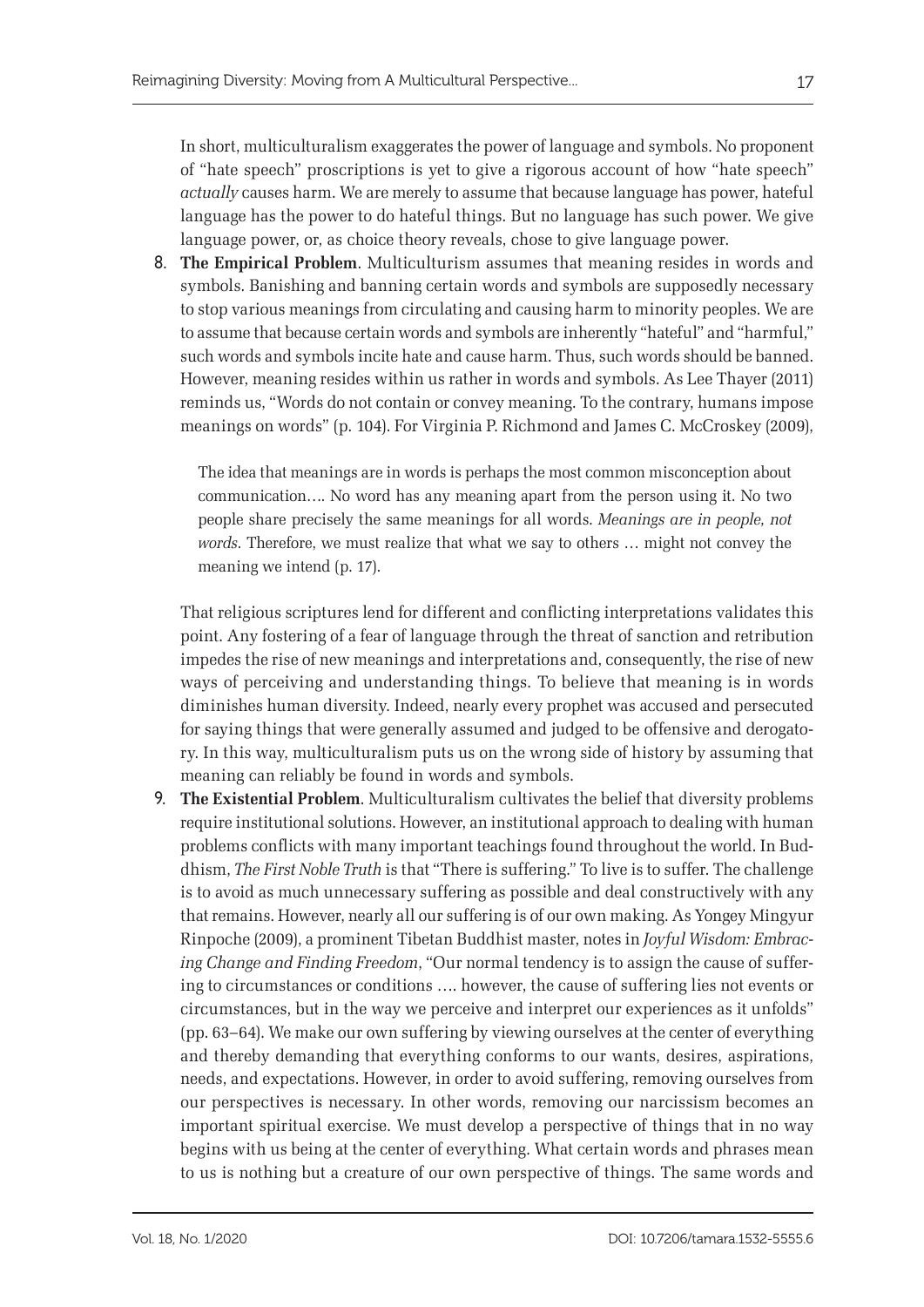phrases can mean completely different things from different perspectives. In the end, what matters is our *perception* of things. For as the Buddha teaches, "When the mind exists undisturbed in the Way, nothing in the world can offend, and when a thing can no longer offend, it ceases to exist in the old way" (Kononenko & Kononenko, 2010, p. 146).

10. **The Axiological Problem**. Why should inclusion be the mission of diversity? How did inclusion become the only natural goal of diversity? Inclusion, like normal, civility, and patriotism, is an ideograph; a tool of ideology that naturalizes an ideology. So, being against inclusion is like being against normal. Inclusion just seems good and natural. Such is the insidious power of an ideograph to concretize and weaponize an ideology. The tying of inclusion to diversity is the doing of multiculturalism. There is no mention of inclusion in the writings of Frederick Douglass or any other person fighting to end regimes of oppression. We can have equality without inclusion. We can also have diversity without inclusion. Inclusion means assimilation. Inclusion means that diversity must promise to pose no threat to the status quo. As such, what becomes the value of inclusion for those who have been historically brutalized by the status quo? What is also the value of inclusion for those who wish to create new worlds? In short, what is the value of being included into organizations that oppress, exploit, and destroy? History teaches that exclusion foments innovation and revolution. What, after all, would have come of Einstein, Marx, Kropotkin, Malcolm, Bob Marley, Shirin Neshat, and so many other icons without exclusion? Why then should exclusion have no place or value in our understanding of diversity?

The measures that Syracuse University took between 2018 and 2019 will do almost nothing to promote diversity and inclusion. The research on diversity training is especially abysmal (Bezrukova et al., 2016; Dobbin & Kalev, 2016; Yirka, 2019), even when the goal in most cases is merely to create "positive intergroup interactions." Most likely, all that will come from Syracuse University's diversity and inclusion measures is a false civility, one where persons are afraid to speak openly and honestly for fear of being socially and institutionally punished.

As with nearly every other organization, Syracuse University is assuming that we achieve inclusion by adding and supporting diversity. Supposedly, the university will be better off by bridging, accommodating, and including diversity. According to Keith Alford, the new Chief Diversity and Inclusion Officer at Syracuse University,

Diversity requires inclusion, which means actively acknowledging, incorporating, engaging and facilitating participation from all groups …. The more we increase campus diversity on a number of fronts, the more educational advantages increase for everyone associated with campus life (News staff, 2019).

Indeed, diversity management literature discuss diversity in terms of functionality. Diversity training is promoted as being "key to helping employees with different backgrounds understand and respect each other's differences so they learn to collaborate and achieve the company's goals" (Kesee, 2019). Also, diversity supposedly cultivates superior decision-making, promotes innovation, enhances problem-solving, improves customer relations, increases organizational flexibility, and improves organizational learning (Kochan et al., 2003). We look at diversity as a means to an end. Diversity training literature would claim that, "Whether an organization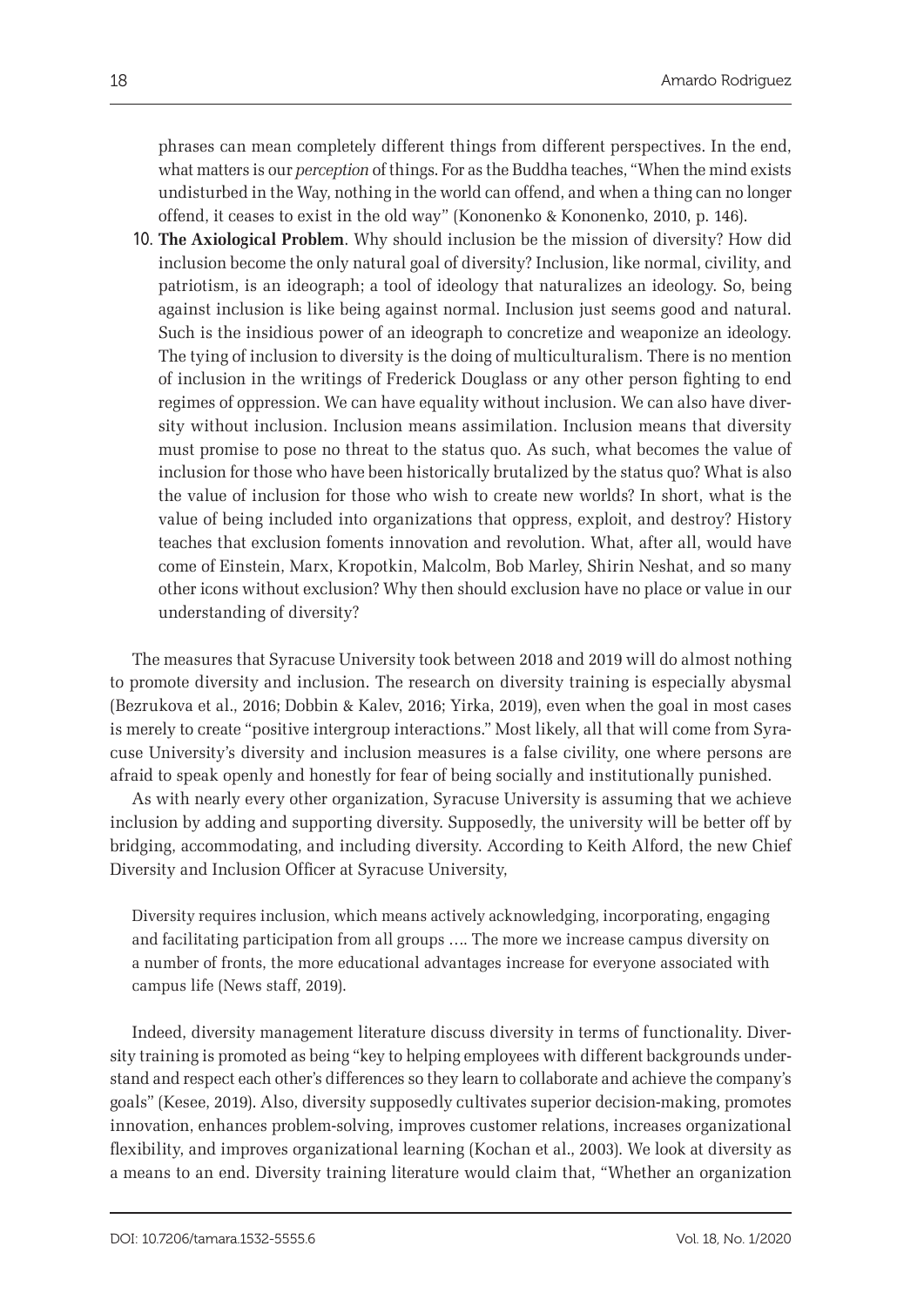has global operations, a complete understanding of cultural diversity is imperative for successful business operations" (Kesee, 2019). In a review of diversity management literature, Grimes (2002) found that the reasons given by organizations for the need to manage diversity include

(a) the need to adapt to changing workplace demographics; (b) the desire to increase business effectiveness (for example, to decrease conflict, increase productivity, keep the business out of court, and/or to respond to changing markets and customer bases); and (c) a concern for justice (including a desire to decrease discrimination, increase alternative perspectives, recognize bias, and increase cultural awareness) (pp. 10–11).

However, diversity management literature also show that diversity continues to present challenges. Diversity is commonly referred to in this literature as a double-edged sword. On one hand, diversity promotes creativity and superior problem-solving (e.g., Watson, Kumar, & Michaelson, 1993), on the other, diversity correlates with higher turnover rates, less job satisfaction levels, higher levels of deviancy, higher levels of absenteeism, and less integrated collectives (e.g., Wagner, Pfeffer, & O'Reilly, 1984). In a review of the management diversity literature, Milliken and Martins (1996) posit:

One of the most striking and most important findings of research on diversity is that groups that are diverse have lower levels of member satisfaction and higher rates of turnover than more homogenous groups. This is true across a wide range of types of diversity, including age, gender, racial/ethnic background, and tenure. Similarly, people who are different from others in their groups tend to be less satisfied, and individuals who are unlike their supervisors on these characteristics tend to receive lower performance evaluations. The consistency of these findings suggests the presence of a systematic problem, namely that groups and organizations will act systematically to drive out individuals who are different from the majority. (p. 420)

We have many compelling accounts of the experiences of women and minority persons about this *washing out* of differences (e.g., Allen, Orbe, & Refugia, 1999). Milliken and Martins (1996), however, speculate about whether organizations can afford the trade-off between the benefits and costs of diversity,

If so, are there ways in which organizations can perform a balancing act between the costs and benefits of diversity? On the other hand, is it possible for organizations to get the best of both worlds by minimizing the affective costs and maximizing the cognitive and symbolic benefits of diversity? (p. 421).

Indeed, such questions continue to be the subject of discussion in various diversity management literatures.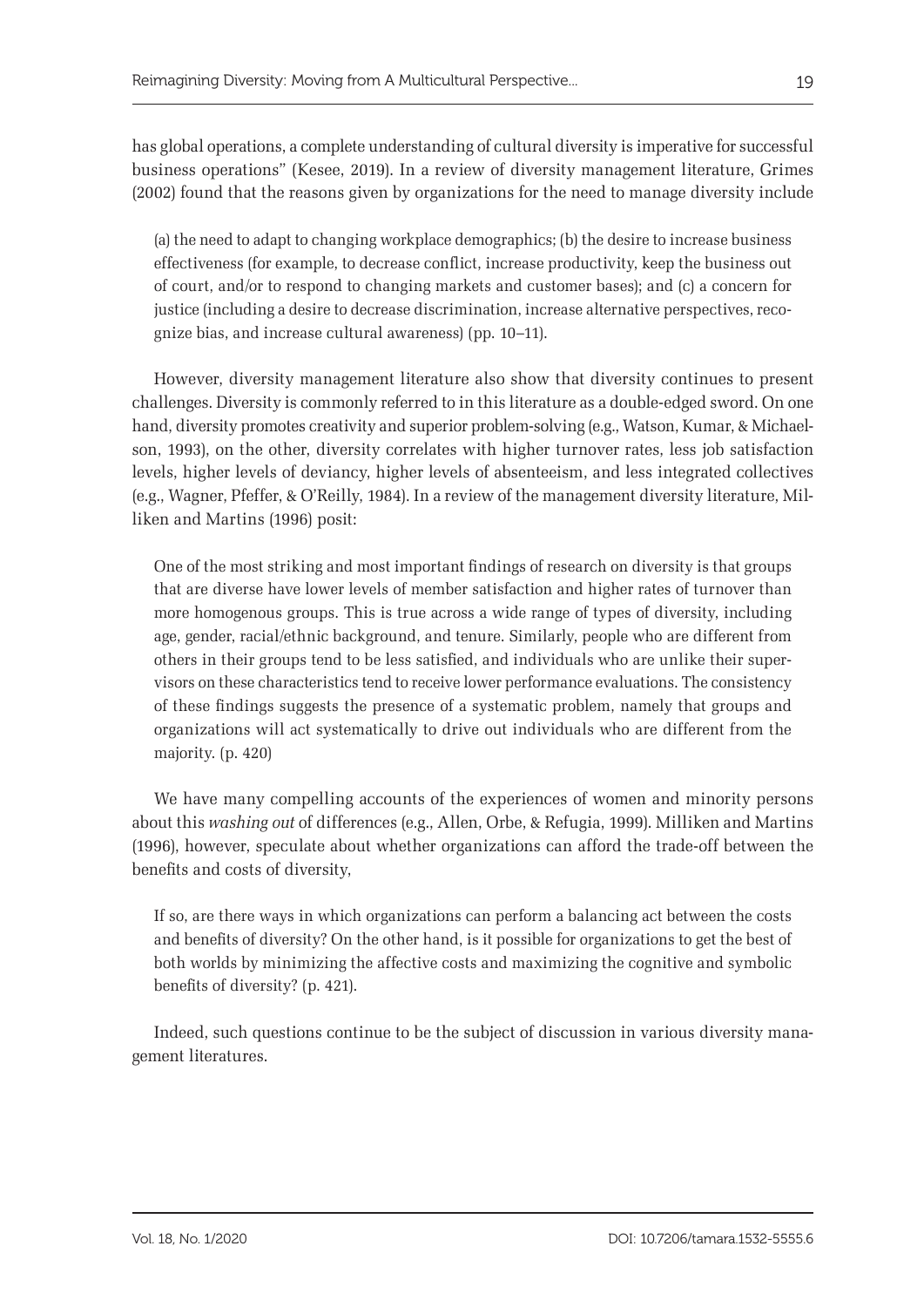# Multiculturalism as Modernism

Multiculturalism is a creature of modernism, and as Zygmunt Bauman (2000) compellingly argues in *Modernity and the Holocaust*, modernism aims to diminish and ultimately vanquish human diversity, or at least any diversity that could threaten anything. Modernism views human diversity as a threat to order and progress. It wants to limit and control this supposed threat through the imposition of a worldview that values and promotes a certain conception of order and progress. This is the mission of multiculturalism: to do the bidding of modernism as regards neutralizing any threat that human diversity poses to the order of things. This is also why multiculturalism promotes such a narrow and depoliticized view of diversity. Because of multiculturalism, members of historically excluded and marginalized groups can now rise to the highest echelons of business and management, and nothing about this kind of multicultural success will disrupt anything, such as ending the exploding gap between rich and poor. Such is the success of multiculturism in doing the bidding of modernism. When diversity is psychologized, depoliticized, and biopoliticized, it becomes nothing but a caricature of diversity.

A multicultural perspective reduces diversity to plurality. Diversity becomes something a person supposedly possesses by merely being of a certain group. This is how diversity "effectively functions to fix sameness" (Ahonen et al., 2014, p. 279). We assume that sameness defines groups and demand that sameness remains the measure of group membership. Diversity programs promote no fundamental change because our conception of diversity is devoid of any political and epistemological power to make such change possible. In fact, such programs protect the status quo by peddling a shallow and narrow definition of diversity that has no power to threaten the status quo. That diversity can be included and accommodated means that it can be neutralized, depoliticized, and biopoliticized.

Diversity and inclusion are inventions of what Michel Foucault (2007) describes as biopolitics: social inventions that aim to bring order and control to the human experience for one reason or another. Biopolitics assumes that order and control are necessary for maintaining the status quo. In this way, the mission of multiculturalism was always to use diversity to limit diversity, to use inclusion to stop revolution, and to use affirmative action to undercut reparations. Through biopolitics multiculturalism dictates what kinds of differences are tolerable, acceptable, and desirable, and, inevitably, which ones deserve either sanction or expulsion. Such is the insidious workings of biopolitics in terms of helping various groups amass power over the lives of others. There is no account as to why our differences must be managed and included and why multiculturalism must have the power to do so. But who benefits from the managing of our differences, and from engendering and reifying a fear of our differences? In the case of Syracuse University, administrators acquired new levels of control over the lives of faculty and students under the pretext of promoting diversity and inclusion. Now any faculty or student found in violation of any of the many new diversity and inclusion measures faces sanction or expulsion. Yet this new power was given to university administrators by faculty and students under the belief that diversity and inclusion are important values for the university to uphold through a vast bureaucracy that would reach further and further into the lives of faculty and students. Such again is the insidious nature of biopolitics. We end up willingly oppressing ourselves by things of our own making.

In the remaining pages of this article, I introduce an ecological perspective of diversity. In this emergent perspective, diversity has origins in the world's natural rhythms that make evo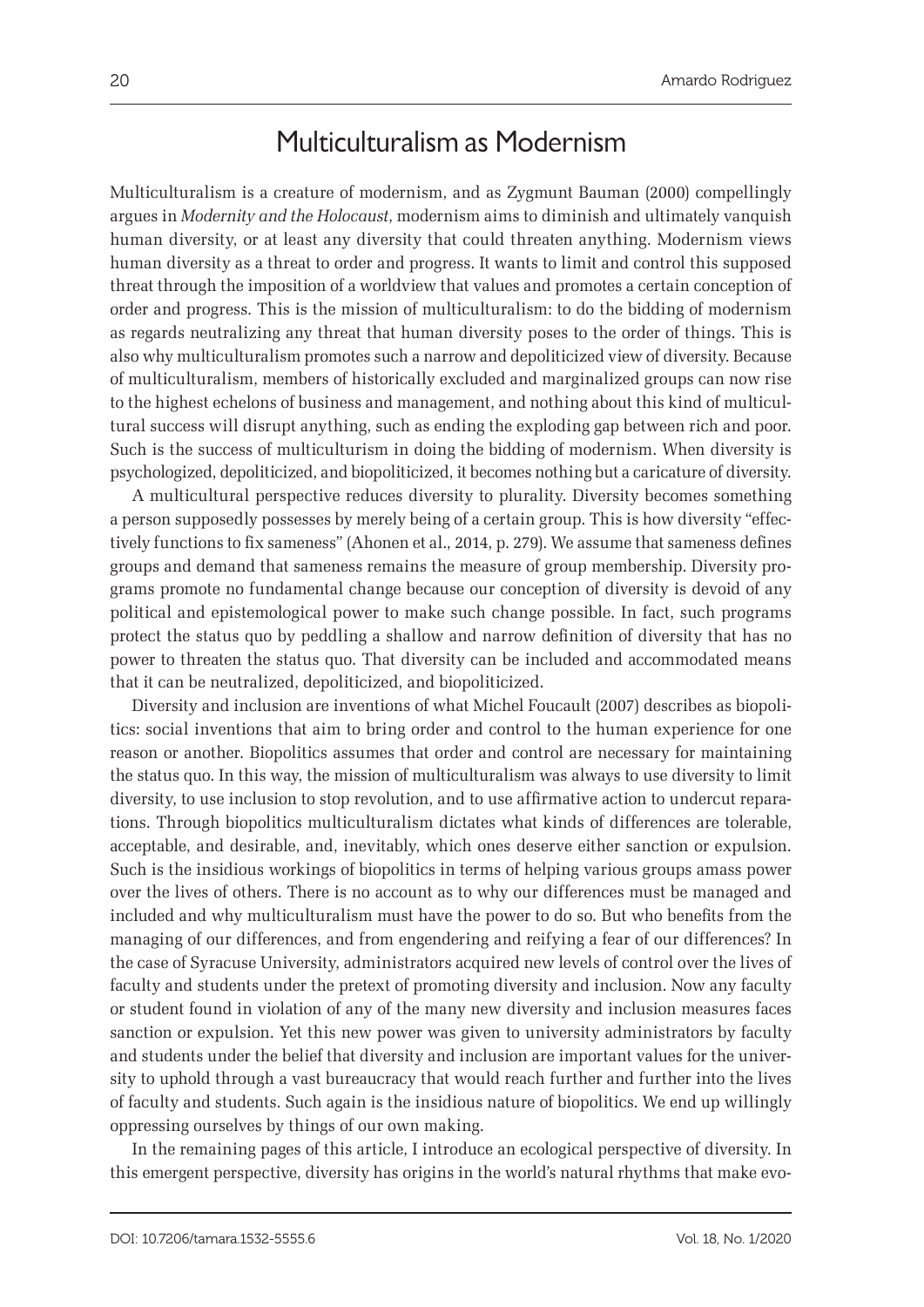lution, disruption, and revolution possible and necessary for the flourishing of life. To understand the origins of diversity requires understanding these natural and ecological rhythms. As regards locating the contribution of this article, I am responding to Patrizia Zanoni and company's (2010) "plea for diversity studies that actively search for new, emancipating forms of organizing" and "focus on examining and developing practices and interventions reflecting an affirmative, engaged and pragmatic ethos on diversity (p. 19). I am also responding to Pasi Ahonen and company's (2014) call for diversity research that seeks "ways to preserve the multiplicity and fluidity of difference in its repetitions rather than seek to stabilize and normalize it in its generality through objectivation, categorization and taxonomy" (p. 279).

## Contours of an Ecological Perspective

Human diversity means that because our circumstances, experiences, and struggles are different, nothing will lend for one meaning, one understanding, one perspective. Such is the case with defining and conceptualizing diversity. A multicultural perspective merely represents one way of defining, framing, and engaging diversity. Its hegemony reflects the fact that it successfully serves a much larger ideological interest (modernism) that aspires to maintain a certain kind of order. There are other ways to frame, define, and engage diversity. I contend that an ecological perspective gives us a much more expansive way of defining, framing, and engaging diversity, ultimately deepening our understanding of the relation between diversity and the human experience.

An elegant way of understanding the differences between a multicultural perspective and an ecological perspective is with metaphors. A multicultural perspective views diversity the way a landscaper views a garden. The landscaper's goal is to use a set of tools, resources, and techniques to impose an artificial order on a certain place. This order reflects what the landscaper views as beautiful and desirable. Indeed, in any garden, certain plants are judged desirable while other are judged undesirable and deserving of eradication. To reinforce the distinction between the plants, the desirable plants are given beautiful names and descriptions (e.g., Alpine Aster, Alpinia, Angel Wing Begonia, Begonia Fairlady, Blue Alpine Daisy, Blue Dawn flower, Blue Jacaranda, Blue-Passion flower), and the undesirable ones given ugly names and descriptions (e.g., Crabgrass, Creeping Charlie, Pigweed, Climatis, Ragweed, Creeping Jenny, Tongue Grass, Devil Grass). An undesirable plant is usually described as "an aggressive, creeping perennial weed [that] infests crops, pastures, and noncrop areas." Landscapers describe undesirable plants as "invasive," "aggressive," "thuggish," and "ill-behaved." These plants supposedly need a lot of "weed control" measures. For landscapers, "The best way to keep weeds out is to ensure that your lawn and other plants benefit from the right growing conditions and proper care. Thus, to obtain a healthy lawn with grass that can compete effectively with weeds, just follow these golden rules." In the case of multiculturalism, a vast diversity and inclusion bureaucracy is assumed to be necessary to stop undesirable things from sprouting and despoiling our diverse and inclusive organization.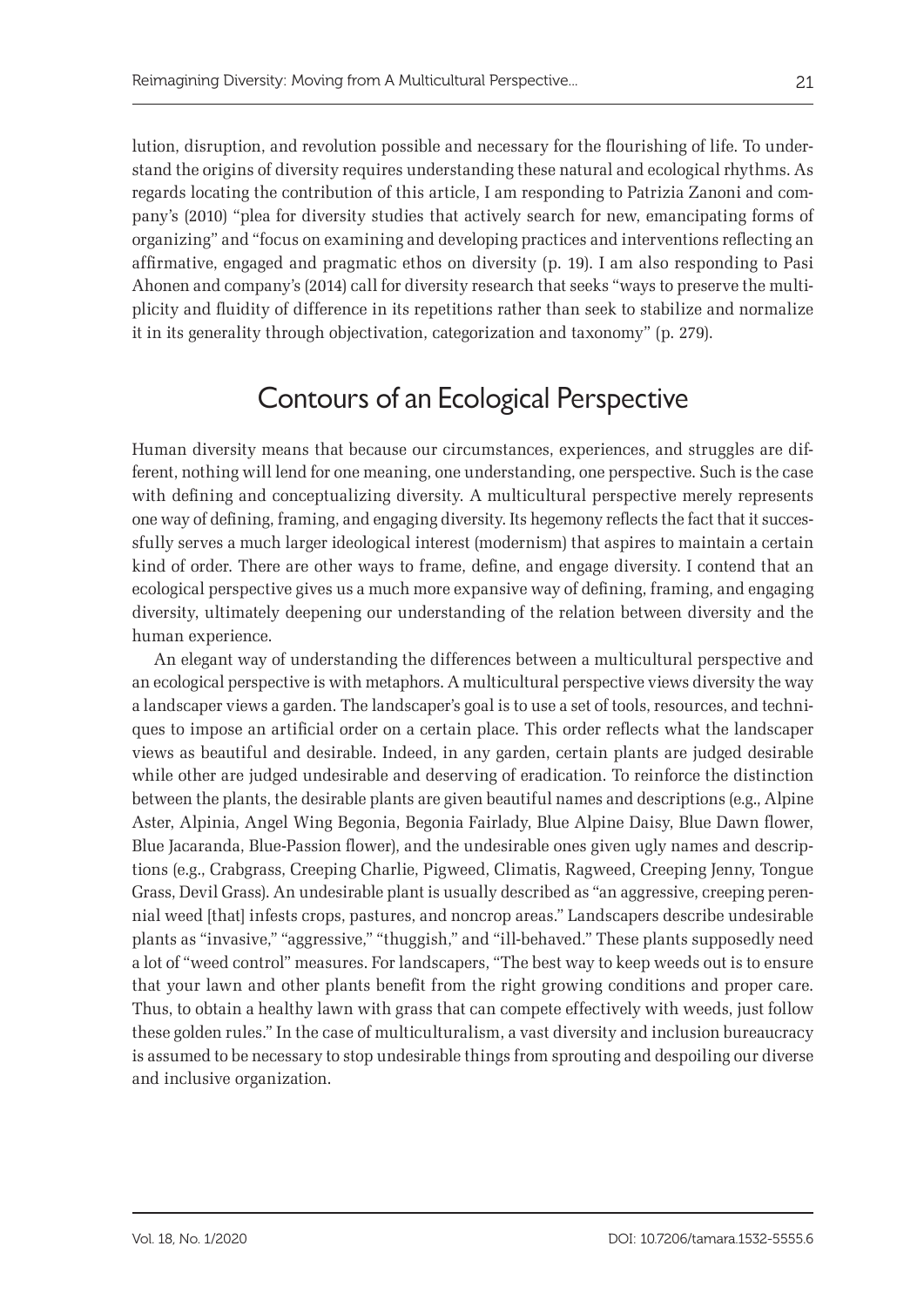| Fertilizers                                                         | Speech codes                                                      |
|---------------------------------------------------------------------|-------------------------------------------------------------------|
| Pesticides                                                          | Trigger warnings                                                  |
| <b>Herbicides</b>                                                   | Microaggression warnings                                          |
| Mulching                                                            | Language covenants                                                |
| Importing and Planting Only Certain<br>Kinds of Plants              | Mandatory Diversity and Inclusion<br><b>Training Seminars</b>     |
| Mowing                                                              | Inclusive Education Guidelines                                    |
| Weeding                                                             | Office of Multiculturalism                                        |
| Plant food                                                          | <b>Chief Diversity Officer</b>                                    |
| Gardening tools (e.g., lawnmowers, leaf blowers,<br>seed spreaders) | Council on Diversity and Inclusion                                |
| Sprinkler Systems                                                   | Office of Equal Opportunity, Inclusion<br>and Resolution Services |

An ecological perspective looks at diversity from a forest metaphor. The diversity found in a forest has no notion of any plant or species being native or invasive, desirable, or undesirable (Raffles, 2011). These kinds of arbitrary distinctions distort the valuable contributions that all species make to the prosperity of different ecologies (Zimmer, 2008). A dandelion is simply a dandelion. It is neither desirable nor undesirable. Its prosperity is purely dependent on its ability to live in harmony with all the other species in its ecology. It must accomplish this organically. Diversity in a forest is also abundant and unrelenting. Every plant must find creative ways to coexist with other plants and species. Diversity in a forest is also always in flux. It is always changing, evolving, and growing. That is, no species ever remains one thing. Species survive and thrive by evolving and changing, learning and adapting. Moreover, when species change, ecologies change, and when ecologies change, species must change again. The net effect is always an increase in species diversity (Goode, 2016). The diversity found in a forest is also resilient. It can deal with adversity and stupidity. It needs no pampering, no protecting, thus no trigger warnings, no speech codes, no Office of Equal Opportunity, Inclusion, and Resolution Services. This is a tough and rugged diversity.

An ecological perspective reveals that this is a relational world, or to use language found in quantum theory, one that is entangled. Nothing exists or thrives in isolation. The condition of the world is bound up with the quality and quantity of the relationships that the world reflects. Chaos, disruption, and conflict are natural catalysts found within the world. Such forces vitalize ecologies by forcing such systems to develop new techniques, new skills, new talents, new ways of understanding things. In this way, such forces organically undercut the status quo. Indeed, all ecologies need to constantly adjust and adapt to a world that is constantly changing and evolving.

To adjust and maintain harmony with the world demands that ecologies remain fluid rather than rigid, open rather than closed, dynamic rather than static. Power and privilege come with a hefty price. Harmony also demands that ecologies remain vibrant and full of vitality. Stasis is death. Complacency is death. Ecologies survive and thrive by remaining on the edge of chaos. Indeed, all ecologies have natural points of conflict, chaos, and disruption. Forest fires are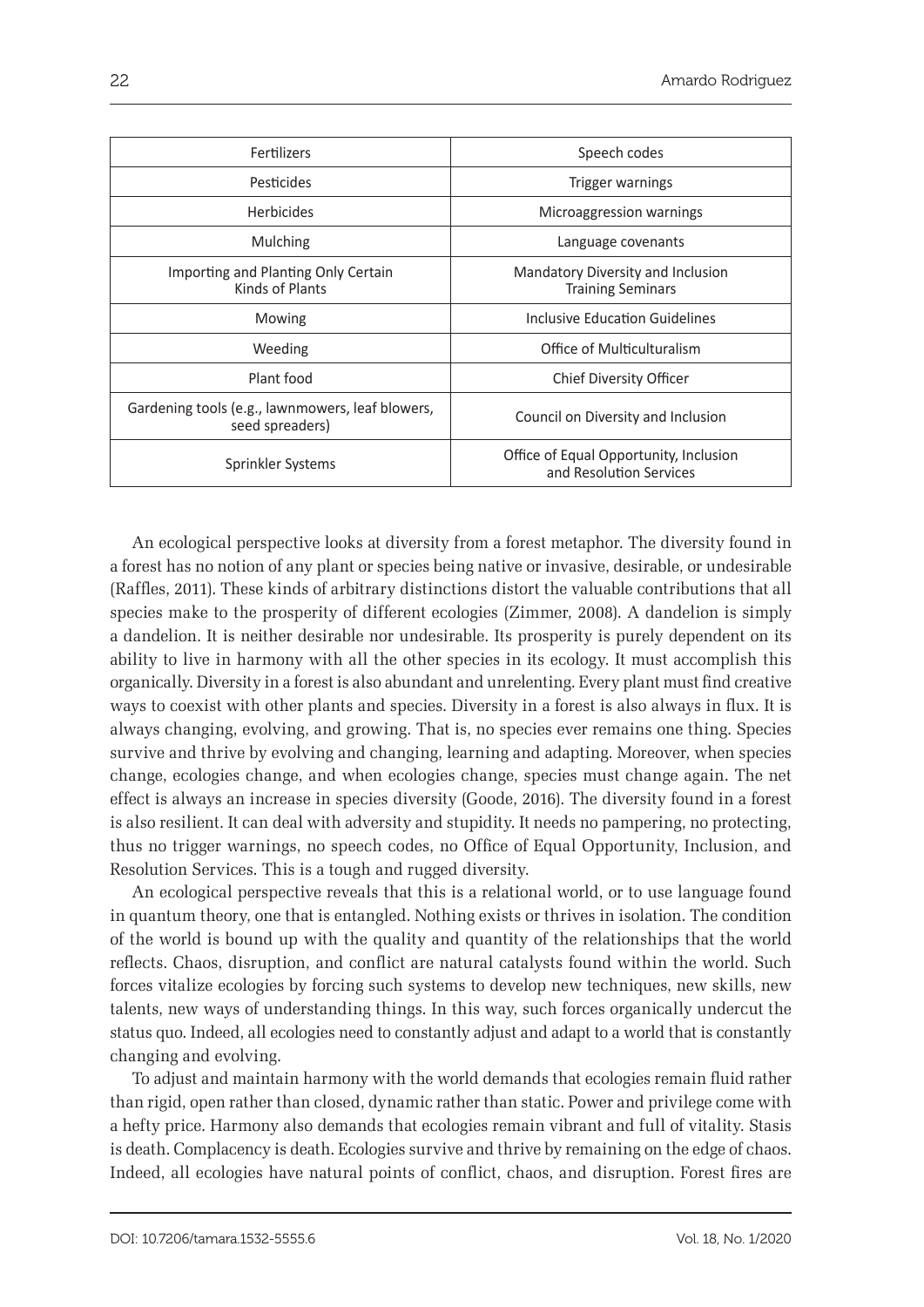examples of such chaos and disruption. Forest fires enliven the vitality of forests. Such fires destroy the status quo by destroying the underbrush and fallen trees that block the rise of new plants and trees. This destruction also nourishes the soil, which supports the evolution of new life. Consequently, without forest fires, forests would perish. Yet no ecology has no vast and ever-expanding bureaucracy dictating what kinds of diversity are permissible and tolerable. This happens organically.

Therefore, whereas a multicultural perspective views diversity as an entity that can be added and included, an ecological perspective views diversity as a set of processes that must be nurtured and cultivated. *Diversity is any process that promotes opportunity and possibility.* An ecological perspective gives diversity a moral foundation. It pushes us to view diversity in moral rather than functional terms. Actions and decisions, structures and arrangements that undermine the evolution of ecologies, including all the disruption and tribulation that come with such evolution, threaten life. Thus, aiming to end conflict, chaos, and disruption in the name of promoting civility, diversity, and inclusion, thwarts life. Diversity will always challenge the order of things. Indeed, from an ecological perspective, life is constantly striving to promote new meanings, new understandings, new ways of being and experiencing the world. It is always seeking to transcend the present, to make new things possible. So, whereas a multicultural perspective values inclusion, an ecological perspective values revolution.

# A Set of Ecological Implications

So, how would an ecological perspective fundamentally alter the doing of human diversity? What would an emergent set of ecological practices look like? I offer a few below.

1. **No diversity and inclusion bureaucracy**. The reason being that institutions ultimately end up institutionalizing us. Multiculturalism erases and undermines human diversity by demanding institutional solutions to issues and conflicts that are of our own making. It separates us from the consequences of our actions and decisions. In other words, multiculturalism demands that institutions create and enforce rules and regulations that either stop or undercut different peoples (of different origins and backgrounds) from dealing differently with different issues and conflicts. In this regard, rather than being on the side of diversity, multiculturalism emerges on the side of conformity and homogeneity by using institutions to impose one reality on all of us. We must all, for instance, refrain from saying and doing certain things, regardless of our racial and cultural differences. Moreover, in demanding institutional solutions to language issues and conflicts, multiculturalism moves language issues and conflicts from the individual realm to the institutional realm, in the process undermining individual agency and autonomy. That is, besides undermining diversity, in relying on institutional solutions, multiculturalism undercuts individual initiative and responsibility. As Neil Postman (1979) explains,

Once an institution takes on a problem, to some extent individuals are released from the obligation to solve it themselves. It is true enough that much of the pain and inconvenience of modern life are systemic in their origin and cannot be eliminated without social and or political action…. But it is not true that every difficulty, every inadequacy,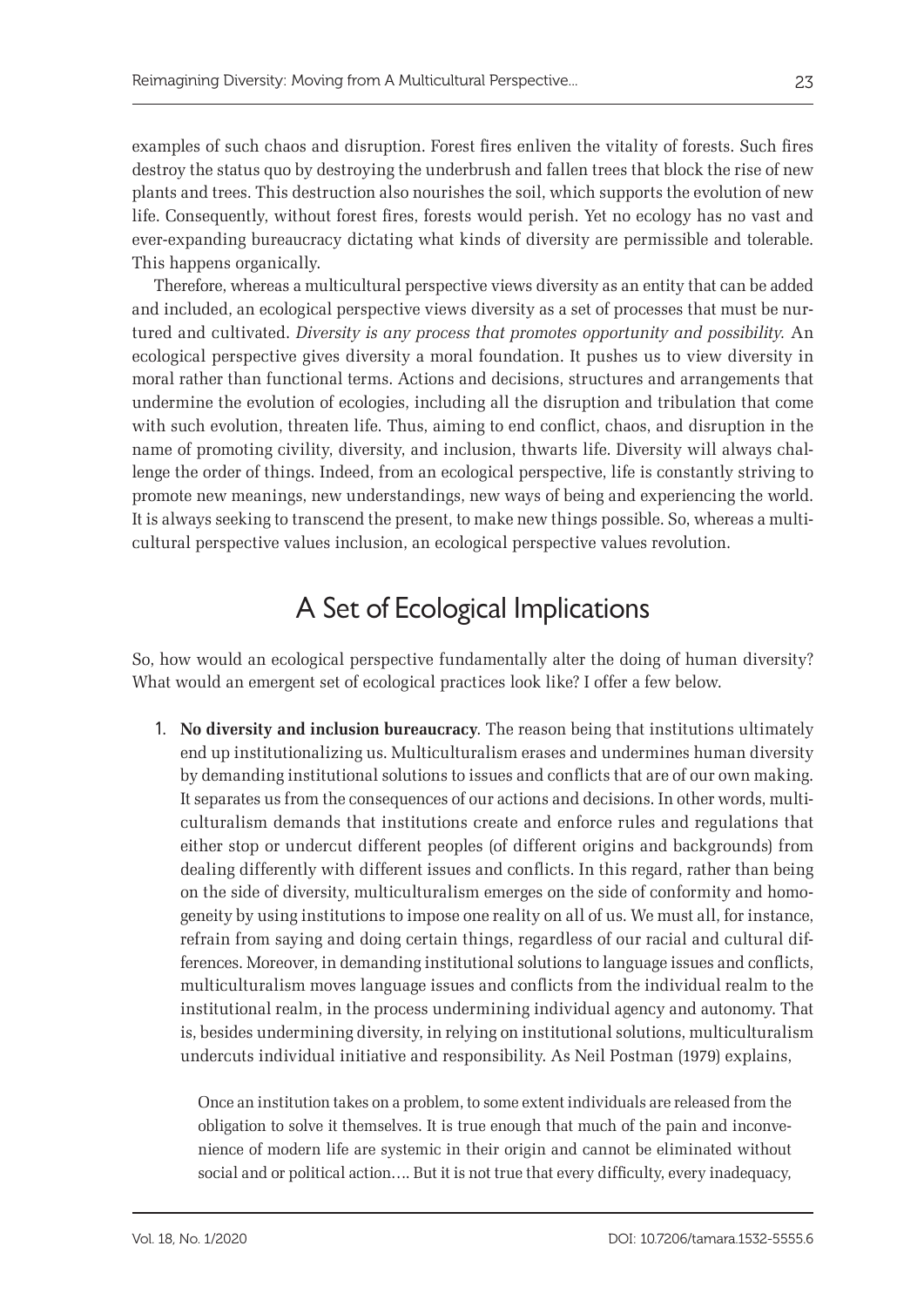every failing, is entirely social in origin and beyond the range of personal control. Although the liberal point of view does not easily admit it, each person has the capability to take responsibility for some part of his or her life, and of altering that which is painful or destructive (p. 118).

In fact, exercising this capability and taking on this kind of responsibility are vital for human flourishing.

2. **No banning of speech**. The reason being that meaning resides in humans rather than in words. Indeed, multiculturalism assumes that language is the foundation of communication. As such, words matter, and knowing how to use words properly and correctly is supposedly important. Supposedly, in most cases diversity problems arise from our failure to use language properly and correctly. But then there is that persistent problem, as in "Yes, I know what I said, but you are taking my words out of context." Such an admission reveals that context shapes what words mean. Consequently, no word is inherently offensive or derogatory, just like how no species is inherently invasive and undesirable. What words mean must always be understood within a context. Yet knowing what context is shaping the meaning of any word (or set of words) is all but impossible to reliably know as there are many forces (e.g., racial, cultural, historical, political) that shape the context that, in turn, shape and guide the meaning of words. Indeed, what really matters in communication is meaning. According to Vernon Cronen (1998), "Meaning emerges within communication practices" (p. 31). In other words, through communication our meanings of different things are created, navigated, and contested. For William Barnett Pearce (2012),

Communication is about meaning … but not just in a passive sense of perceiving messages. Rather, we live in lives filled with meanings and one of our life challenges is to manage those meanings so that we can make our social worlds coherent and live within them with honor and respect. But this process of managing our meanings is never done in isolation. We are always and necessarily coordinating the way we manage our meanings with other people (p. 4).

Being communicatively competent is about always attending to four questions: (1) *What is intended*? That is, what meaning is the person seeking to convey? This question assumes that what a person is intending to mean can be different from what the person seems to be meaning. (2) *What is interpreted*? That is, what meaning is being derived from our words and actions? This question assumes that we have no reliable way of controlling how others interpret our words and actions. (3) *What is distorted*? That is, because human beings are of different experiences, different perspectives, different resources, our words and actions will always be vulnerable to different interpretations. (4) *What is impacted*? That is, how is the medium in any communication impacting what meaning is intended and what meaning is interpreted? This question assumes that every medium impacts communication differently. These common expressions (e.g., "Yes, I know what you said, but what exactly do you mean?") also remind us that meaning often exceeds language and symbols. Many different things shape and influence what things mean to different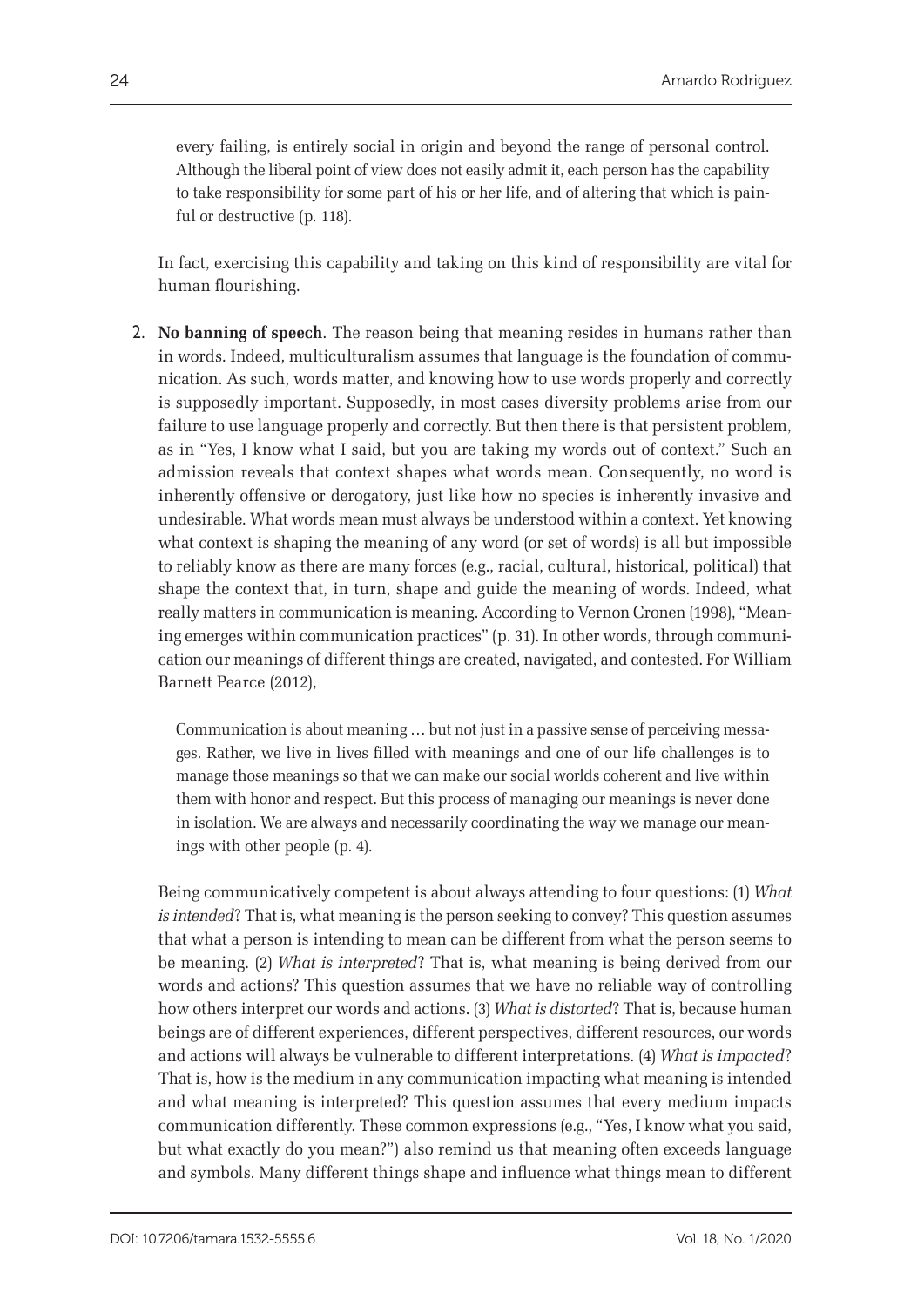people. To understand what I mean, you have to pay attention to many different things. In fact, determining what any person means is difficult and complex as our experiences and worldviews can be fundamentally different. There is simply no way to precisely know what a person means, and assuming you can only create problems. As Lee Thayer (2011) explains, "Systems of every size are complex – including conversations. You cannot say something and expect it will be understood as you intended. It lands on the complex minds of other people. They will interpret what you say as they intend – and as is necessary for them" (p. 109). Thus, "In human communication there will always be collateral damage. There will be residual and accompanying effects you may not have intended" (p. 109). Consequently, communication requires restraint, generosity, and grace. We should give others the benefit of the doubt and be generous in our interpretations of things. We should even be ready to be wrong. As Martha Nussbaum (1997), Ernst Feund Distinguished Service Professor of Law and Ethics at the University of Chicago, writes in *Cultivating Humanity: A Classical Defense of Reform in Liberal Education*,

The first step of understanding the point of view of the other is essential to any responsible act of judgment, since we do not know what we are judging until we see the meaning of an action as the person intends it, the meaning of speech as it expresses something of importance in the context of that person's history and social world" (p. 11).

- 3. **Cultivating opportunity and possibility**. Rather than trying to achieve diversity by simply adding members from different boxes that have been historically excluded and marginalized, the focus would be on creating and cultivating practices that push against the limits of what is possible. This means creating environs that expose and challenge our biases and prejudices; that is, creating environs that induce risks and vulnerability. So, as much as we need to acknowledge that various peoples have been historically excluded and marginalized – and also continue to deal with all kinds of biases and prejudices – we must also acknowledge that moral and epistemological diversity is vital to cultivating and expanding opportunity and possibility.
- 4. **Building resilience**. According to the Thomas theorem, "If men define situations as real, they are real in their consequences." That is, the interpretation of a situation causes the action and reaction. As such, something is only a problem if you choose to make it a problem. In this case, certain words and symbols are only a problem if you choose to make either a problem. There is no law in the cosmos that mandates certain words and symbols to be inherently offensive or derogatory. This is purely our doing. Also, you choosing to make certain words and symbols a problem should in no way obligate the rest of us to do likewise. If anything, human diversity should mean that you should respect my choice just as much as I should respect yours. Choice theory would posit that claiming to find a word to be offensive is a choice. You have chosen to be angry and feel hurt in response to hearing a word. You have made a choice, and choices have consequences. However, you are by no means devoid of agency and thus purely a victim of language or how others choose to use language. You can always make better choices, and you should be encouraged to do so. As Don Miguel Ruiz (1997) explains in *The Four Agreements: A Toltec Wisdom Book*,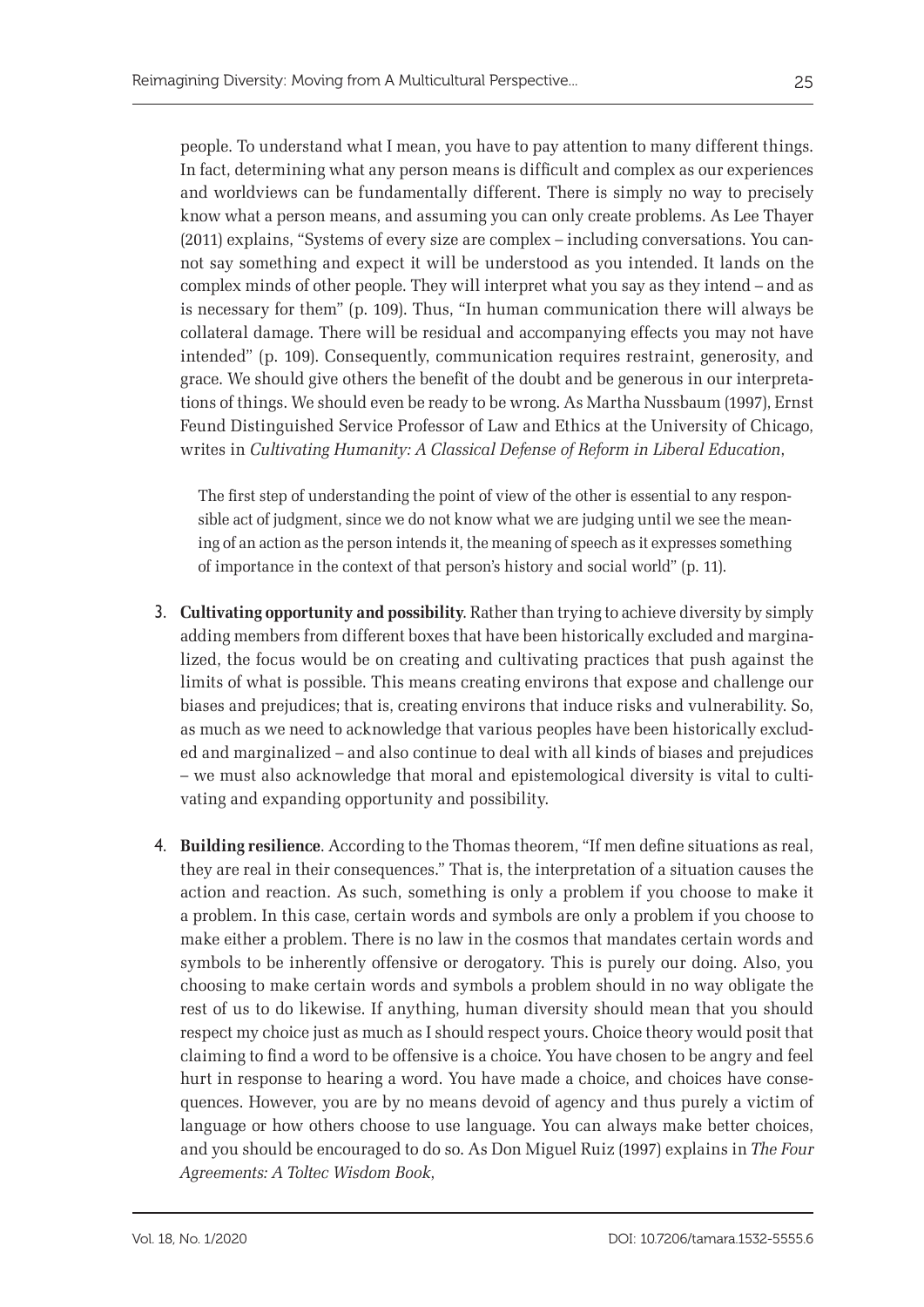When you take things personally, then you feel offended, and your reaction is to defend your beliefs and create conflict. You make something big out of something so little, because you have the need to be right and make everybody else wrong. You also try hard to be right by giving them your own opinions. In the same way, whatever you feel and do is just projection of your own personal dream, a reflection of your own agreements. What you say, what you do, and the options you have are according to the agreements you have made – and these opinions have nothing to do with me (pp. 48–49).

Indeed, claiming that certain words, symbols, and phrases make you angry (by supposedly triggering or microaggressing you) assumes that your response is natural and even proper. But as Marshall B. Rosenberg (2015) explains in *Nonviolent Communication: A Language of Life*, when "we are angry, we are finding fault – we are choosing to play God by judging or blaming the other person for being wrong or deserving of punishment" (p. 143). Anger results from us releasing ourselves of being responsible for the condition of our own lives. It represents weakness, as in allowing our instincts and impulses to control us, and being unwilling to look carefully and thoughtfully at the consequences of our actions and decisions.

5. **Finally, emphasizing relational rather than institutional processes**. From an ecological perspective, notions of self and personhood come through relationships. That is, the condition of our humanity is shaped through our relationships with other human beings. No person becomes human without other human beings. Other human beings shape how we define and experience ourselves. As Kenneth Gergen (2009) notes in *Relational Being: Beyond Self and Community*,

virtually all intelligible action is born, sustained, and/or extinguished within the ongoing process of relationship. From this standpoint there is no isolated self or fully private experience. Rather, we exist in a world of co-constitution. We are always already emerging from relationship (p. xv).

The kind of human being we will become will depend on the kind of human beings that surround us. We depend on other human beings, and other human beings depend on us to become human. Consequently, from an ecological perspective, all human beings inherently have certain obligations to other human beings as regards helping others to become fully human. To help others become fully human is to help ourselves become so. Indeed, an ecological perspective shares Frederick Douglass's astute insight that "No man can put a chain about the ankle of his fellow man without at last finding the other end fastened about his own neck" (Ratcliffe, 2010, p. 237). The reason being that the humanity of both persons is entangled. We become either the good we do to others or the harm we do to others.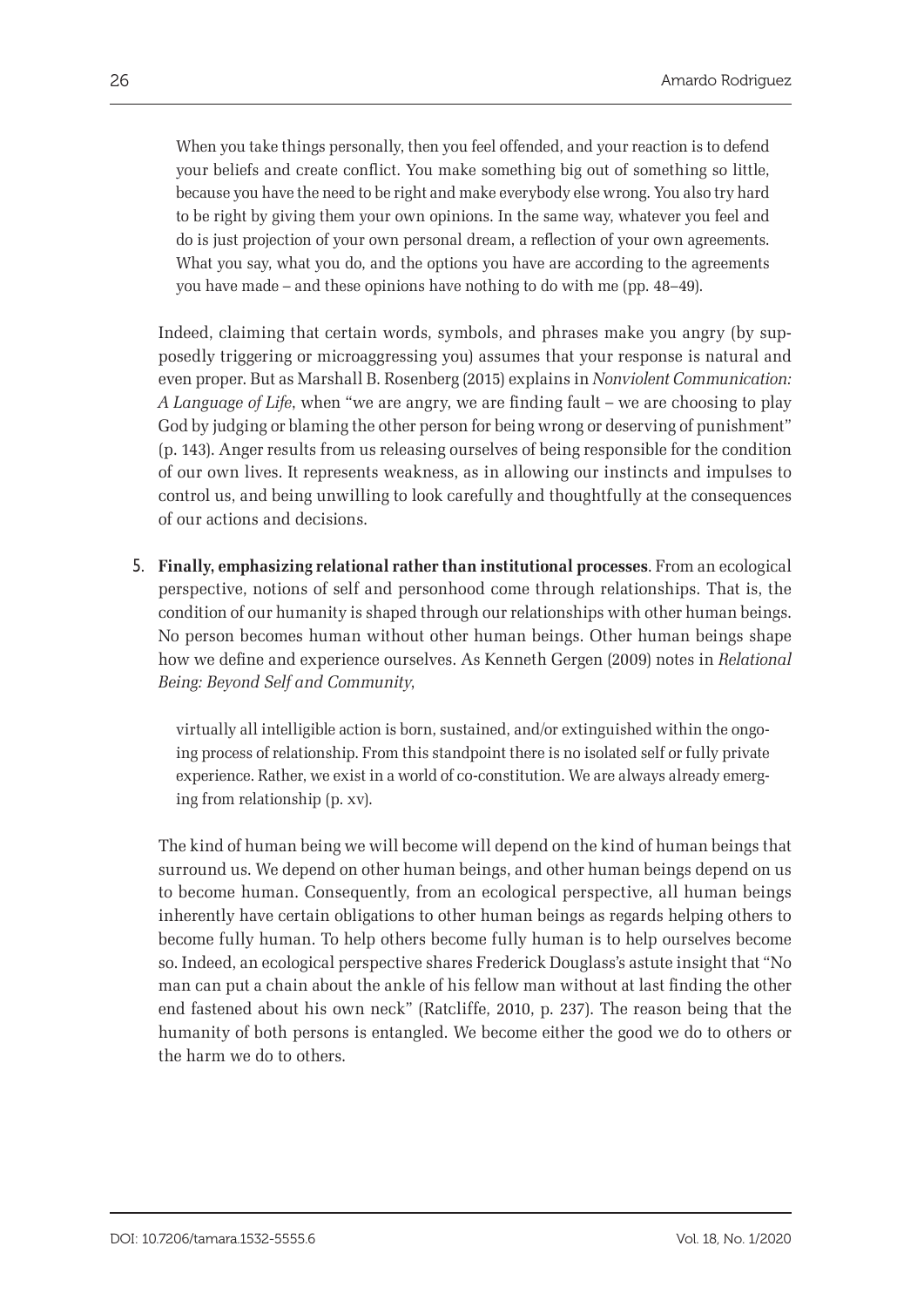# Conclusion

A multicultural view of diversity poses no threat to the status quo. It reduces diversity to a commodity that can be included without disrupting or threatening anything. Moreover, a multicultural perspective reinforces assumptions about the world and our own humanity that the status quo uses to undercut the rise of bold new ways of experiencing the world. A multicultural view of diversity thus undercuts the disruptive kinds of changes that life needs to flourish. So, as we strive to include, bridge, accommodate, and value difference, the gap between the rich and the poor grows exponentially, human despair and misery continue to reach new heights, weapons of mass destruction proliferate, and the planet verges on collapse from our unrelenting plunder. We assume no relationship between our own condition and that of the world. This is arguably the most serious consequence that comes with reducing diversity to plurality, our inability to recognize our humanity in each other and, thus, our responsibility to each other and the planet.

Revolutions begin in our readiness and willingness to imagine the world in bold new ways. We must be ready and willing to believe that the world allows for much more expansive and redemptive modes of being that make for a prosperity that is devoid of all the misery and strife that for too long have defined the human experience. In my view, an ecological perspective gives us the beginnings of a new way to engage, frame, and define human diversity. It offers a new way to look at human diversity that enlarges our understanding of the human experience in ways that can save us from much misery and strife. In this regard, an ecological perspective releases us from fears that have long stifled our moral and epistemological imagination. If only for this, it has value and purchase.

### References

- Ahonen, P., Tienari, J., Meriläinen, S., & Pullen, A. (2014). Hidden contexts and invisible power relations: A Foucauldian reading of diversity research. Human Relations, 67, 263–286.
- Allen, B. J., Orbe, M. P., & Refugia, M. (1999). The complexity of our tears: Dis/enchantment and (In)difference in the academy. Communication Theory, 9, 402–429.
- Appiah, A. K. (2018). The lies that bind: Rethinking identity. New York: Liveright.
- Bauman, Z. (2000). Modernity and the Holocaust. Ithaca, NY: Cornell University Press.
- Bezrukova, K., Spell, C. S., Perry, J. L., & Jehn, K. A. (2016). A meta-analytical integration of over 40 years of research on diversity training evaluation. Retrieved from [http://scholarship.sha.cor](http://scholarship.sha.cornell.edu)[nell.edu](http://scholarship.sha.cornell.edu)/ articles/974.
- Boll, C. (2018). Workshops engage faculty on skills and strategies for inclusive teaching. Syracuse University News. Retrieved from [https://news.syr.edu/blog/2018/09/11/workshops-](https://news.syr.edu/blog/2018/09/11/workshops)engage-faculty-on-skills-and-strategies-for-inclusive-teaching/
- Cronen, V. E. (1998). Communication theory for the twenty-first century: Cleaning up the wreckage of the psychology project. In Judith S. Trent (Ed.), Communication views from the helm for the 21st century (pp. 18–38). Needham Heights, MA: Allyn and Beacon.
- Dobbin, F., & Kalev, A. (2016, July-August). Why diversity programs fail. Harvard Business Review. Retrieved from<https://hbr.org/2016/07/why>-diversity-programs-fail

Dyson, M. E. (2016). Barack Obama and the politics of race in America. New York: Mariner Books.

Foucault, M. (2007) Security, territory, population: Lectures at the Collège de France, 1977–1978. Basingstoke: Palgrave Macmillan.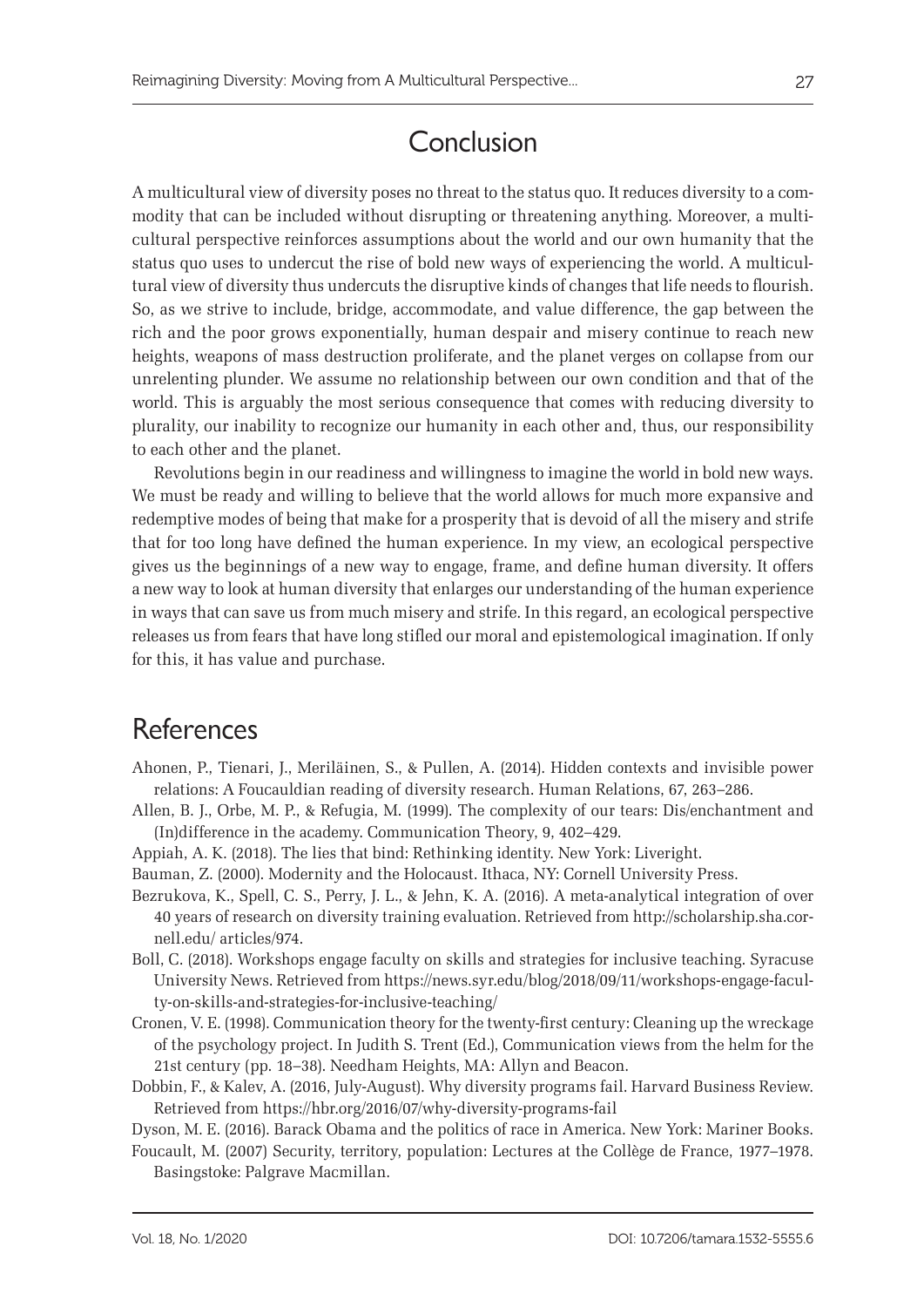- Goode, E. (2016, February 29). Invasive species aren't always unwanted. New York Times. Retrieved from<https://www.nytimes.com/2016/03/01/science/invasive-species.html>
- Grimes, D. (2002). Challenging the status quo: Whiteness in the diversity management literature. Management Communication Quarterly, 15, 381–409.
- Kesee, C. (2019). Cultural diversity training in the workplace. Small Business <Chron.com>. Retrieved from<http://smallbusiness.chron.com/cultural-diversity-training-workplace-43290.html>
- Kochan, T., Bezrukova, K., Ely, R., Jackson, S., Joshi, A., Jehn, K., Leonard, J., Levine, D., & Thomas, D. (2003). The effects of diversity on business performance: Report of the diversity research network. Human Resources Management, 42, 3–21.
- Kononenko, I., & Kononenko, I. R. (2010). Teachers of wisdom. Pittsburgh, PA: Rose Dog Books.
- Lillienfeld, S. O. (2017). Microaggressions: Strong claims, inadequate evidence. Perspectives on Psychological Science, 12, 138–169.
- Milliken, F. J., & Martins, L. L. (1996). Searching for common threads: Understanding the multiple effects of diversity in organizational groups. Academy of Management Review, 21, 402–423.
- Mitchell, D. (1995). There's no such thing as culture: Towards a reconceptualization of the idea of culture in geography. Transactions of the Institute of British Geographers, 20, 102–116.
- Mukhopadhyay, C. C., Rosemary, H., & Moses, Y. T. (2014). How real is race? A sourcebook on race, culture, and biology. Lanham, MD: Alta Mira Press.
- News staff (2019, May 3). Keith A. Alford appointed Syracuse University's first Chief Diversity and Inclusion Officer. Syracuse University News. Retrieved from [https://news.syr.edu/blog/2019/05/13/](https://news.syr.edu/blog/2019/05/13/keith) [keith-](https://news.syr.edu/blog/2019/05/13/keith)a-alford-appointed-syracuse-universitys-first-chief-diversity-and-inclusion-officer/
- Nussbaum, M. (1997). Cultivating humanity: A classical defense of reform in liberal education. Cambridge, MA: Harvard University Press.
- Pearce, W. B. (2012). Evolution and transformation. In C. Creede, B. Fisher-Yoshida, & P.V. Gallegos (Eds.), The reflective, facilitative and interpretative practices of coordinated management of meaning (pp. 1–21). Lanham, MD: Rowman & Littlefield.
- Postman, N. (1979). Teaching as a conserving activity. New York: Dell.
- Raffles, H. (2011, April 2). Mother nature's melting pot. New York Times. Retrieved from [https://](https://www.nytimes.com/2011/04/03/opinion/03Raffles) [www.nytimes.com/2011/04/03/opinion/03Raffles](https://www.nytimes.com/2011/04/03/opinion/03Raffles)
- Ratcliffe, S. (2010) (Ed.). Oxford dictionary of quotations by subject. New York: Oxford University Press.
- Richmond, V. P., & McCroskey, J. C. (2009). Organizational communication for survival. Boston: Pearson.
- Rinpoche, Y. M. (2009). Joyful wisdom: Embracing change and finding freedom. New York: Three Rivers Press.
- Romano, R. (2015, October 5). Obear trains SU students and administrators on diversity, privilege. Daily Orange. Retrieved from [http://dailyorange.com/2015/10/obear-](http://dailyorange.com/2015/10/obear)trains-su-students-and-administrators-on-diversity-privilege/
- Rosenberg, M. B. (2015). Nonviolent communication: A language of life. Encinitas, CA: Puddle Dancer Press.
- Ruiz, D. M. (1997). The four agreements: A Toltec wisdom book. San Rafael, CA: Amber-Allen.
- Thayer, L. (2011). Explaining things: Inventing ourselves and our worlds. New York: Xlibris. York: Xlibris.
- The Inclusive Excellence Tour (2019). Retrieved from [http://inclusiveexcellencetour.com/](http://inclusiveexcellencetour.com)
- Wagner, G. W., Pfeffer, J., & O'Reilly, C. A. (1984). Organizational demography and turnover in top-management groups. Administrative Science Quarterly, 29, 74–92.
- Watson, W. E., Kumar, K., & Michaelson, L. K. (1993). Cultural diversity's impact on interaction and performance: Comparing homogenous and diverse task groups. Academy of Management Journal, 36, 590–602.